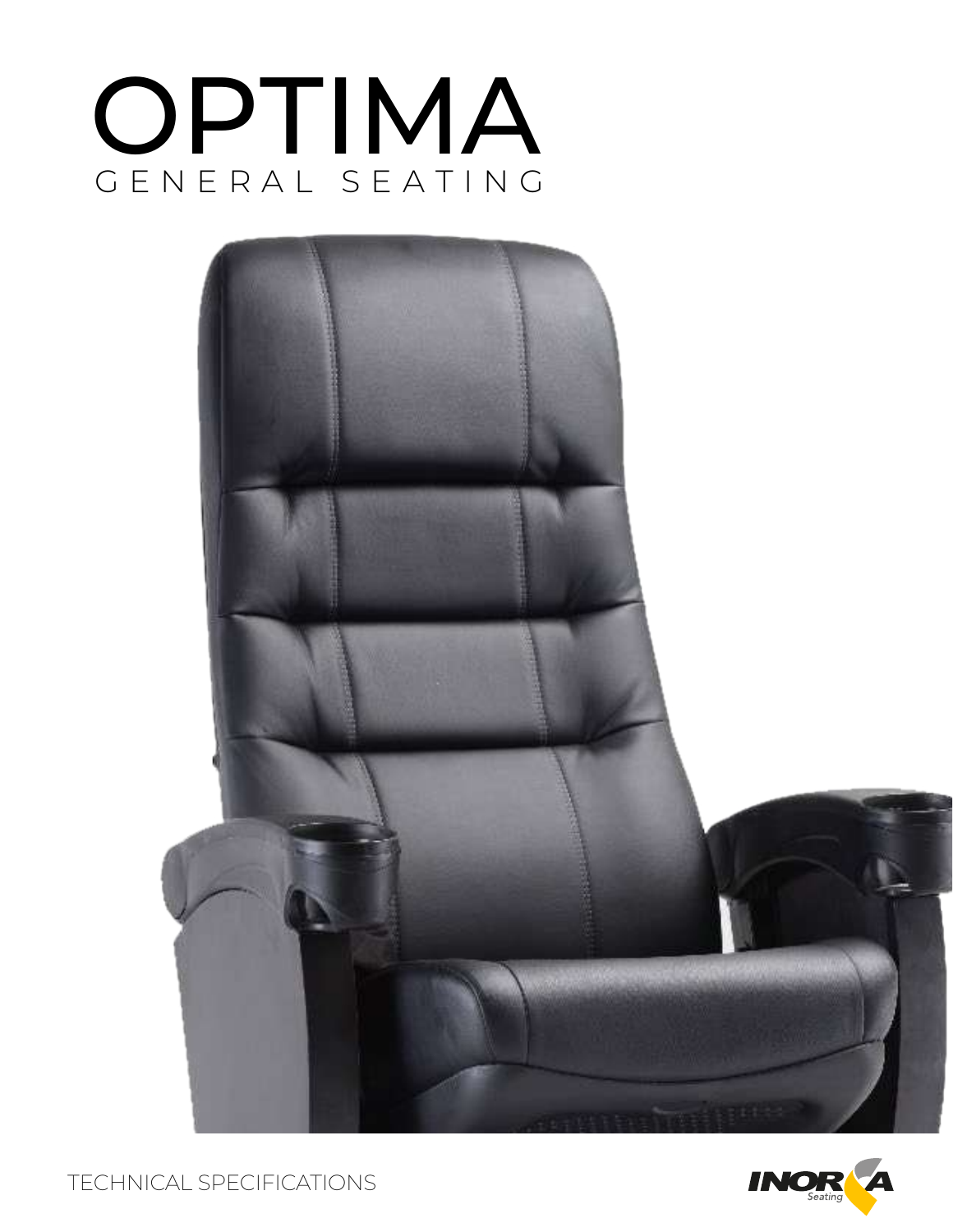# FEATURES AND BENEFITS

### FIXED OR LOUNGER VERSION

For backrest recline

#### NO-SAG SPRINGS

to reinforce lumbar support and bearing capacity.

### LUXURY UPHOLSTERY

Exchangeable covers, no staples or glue needed. Ease of installation as your crew can put them once all seats are placed. Easy numbering identification.

#### ANCHORING

Standard fixed or riser mounted for an easier cleaning

### FLAMMABILITY

Compliance with California Technical Bulletin 117 (TB 117) and Crib 5 on some upholstery references

#### **ACCESSIBILITY**

2% of seats that comply with the ADA standard

#### ATTIC STOCK

2% critical components for on-site inventory

#### FLEXIBILITY

21 "- 24" widths and 42.5" height



## **ACCESSORIES**





## **ACCESSORIES**

NUMBERING AND LETTERING By seat or by row, plastic, lightened or embroidered.

INTEGRATED CUPHOLDER Designed to support plastic trays to increase your concession sales

UPHOLSTERED ARMRESTS Fixed or retractable for ADA access

## 3D HEADREST EFFECT

For a cushy head supportwith an option of embroidered logos.

PRIVACY PANELS For social distancing purposes. Easily installed (or retroffited) and removed.

### DECORATIVE SEAMS

To give it a more luxurious appearance

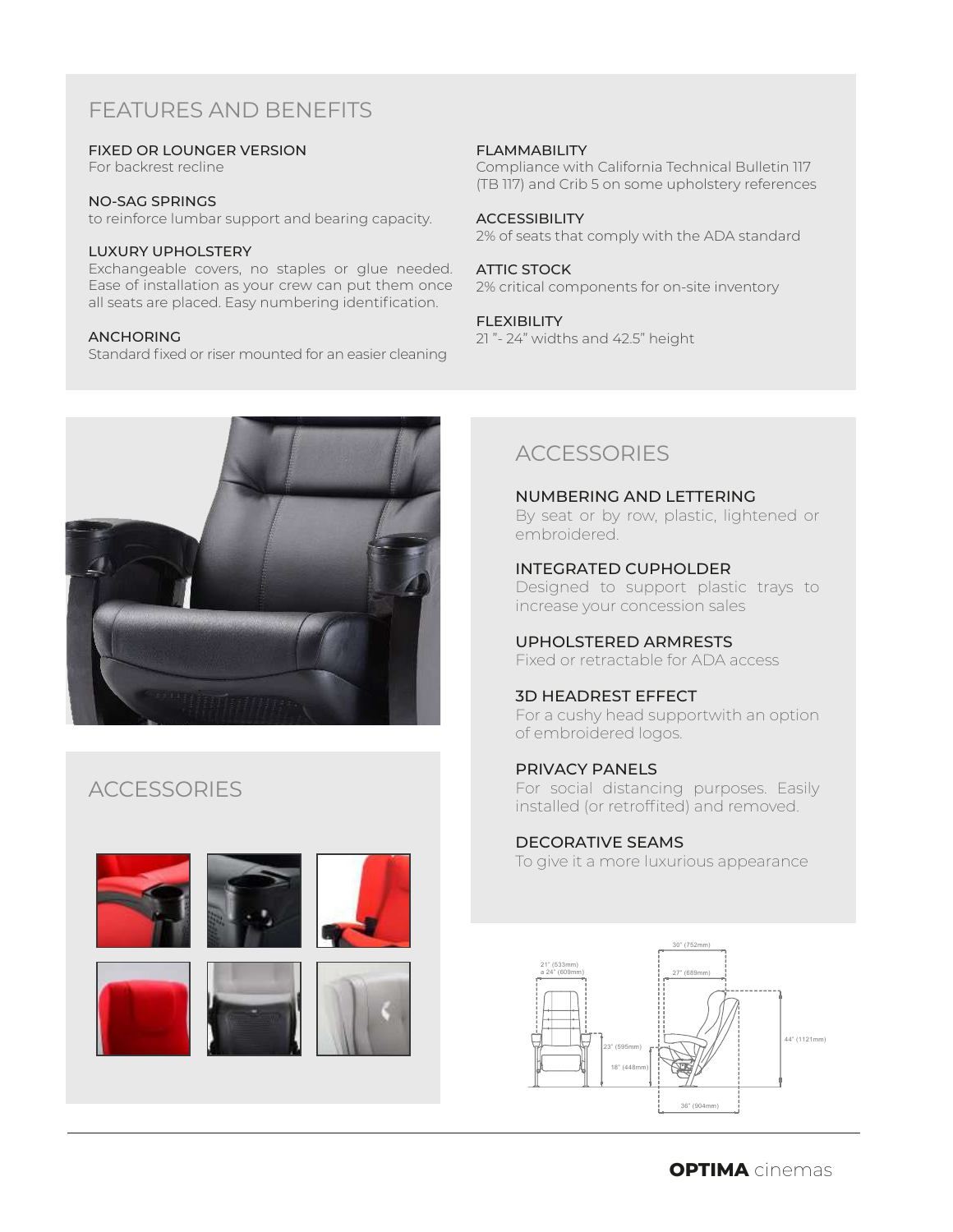# TECHNICAL SPECIFICATIONS

## **STRUCTURE**

• Structural frame made of high quality CR round steel tubing, 18 gauge, of 3/4 "(19mm) diameter

• Legs made of 16 gauge rectangular tubing of 2 "x 1" (51 x 25mm) , assembled with robotic MIG welding.

• End of row panels made of 20 gauge sheet steel, upholstered or Formica laminated and fitted to the cavity of the leg intended for this

• Floor anchor plates stamped out of 11 gauge HR steel sheet, with 4 holes for fixing to wood or concrete.

### MECHANISM

• A counterbalanced mechanism that is maintenance-free and noiseless. Pivot includes an axle of 1/2" (12mm) diameter AISI 1020 steel, with a stamped 8-gauge steel sheet internal pivot stop. Seat pivots bushings are made in Nylon 6.6, and are attached to the seat by steel screws. The seat accommodates at 75° for the standard version and 90° for SSE (Space-saving envelope).

• The version with lounger mechanism includes a reclining shock absorber, made of 65SHORE-A hardness rubber.

• Metal structural components in 11 gauge HR sheet steel, and 1020 steel bushings.

• A fixed back option is available

## BACKREST AND SEAT

• Backrest and seat molded in cold-injected polyurethane foam, and upholstered in vinyl.

• Covers injected in black high impact polypropylene

## MOLDED FOAM

STANDARD

Density *Back 40 - 45 Kg/m3 Cushion 45 - 50 Kg/m3*

Hardness *Back 3.4 - 4.4 Kg/f Cushion 3.9 - 4.3 Kg/f* LUXURY FIRM FOAM

Density *Back 40 - 45 Kg/m3 Cushion 45 - 50 Kg/m3*

Hardness *Back 3.6 - 4.6 Kg/f Cushion 3.9 - 4.9 Kg/f*